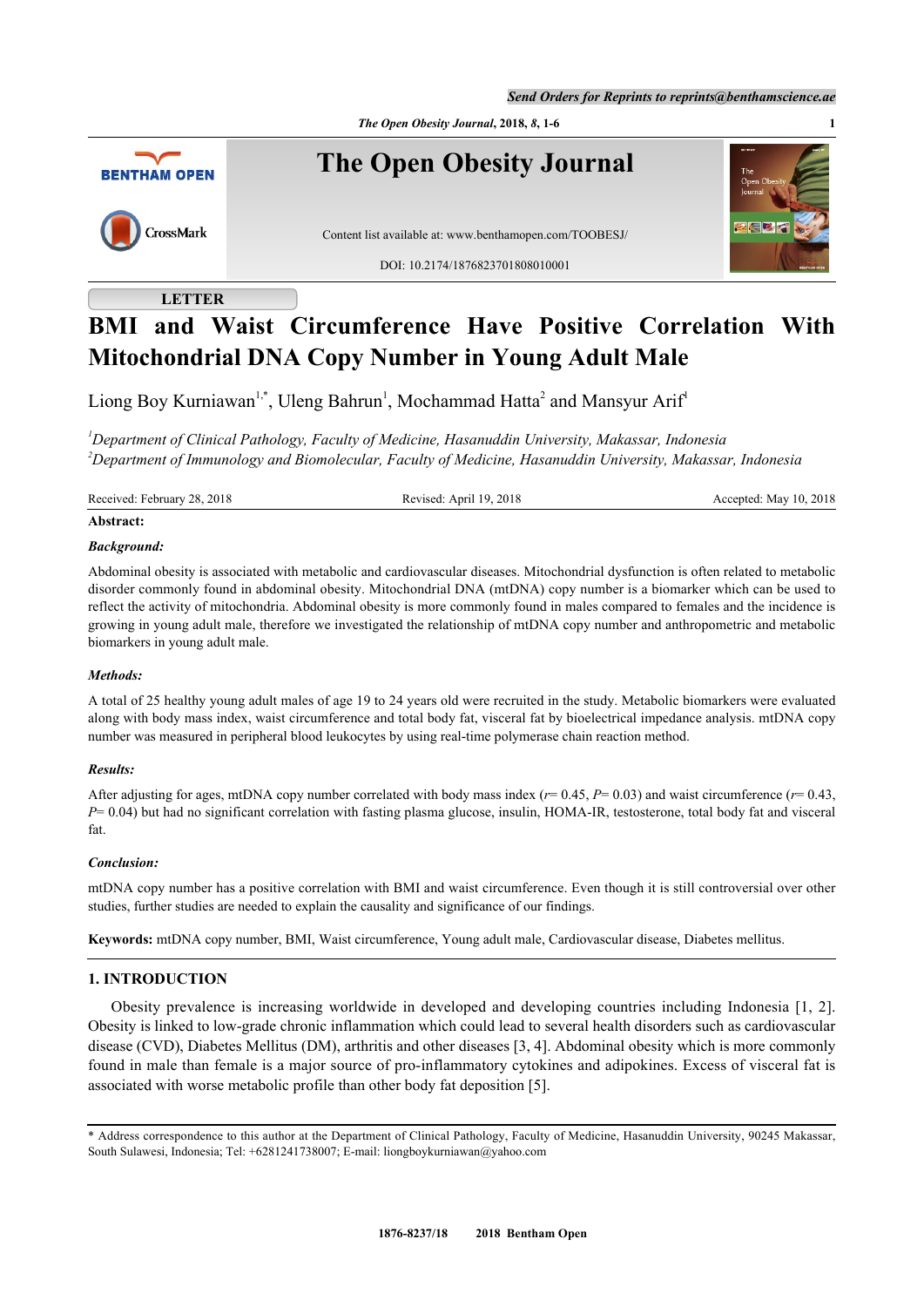#### **2** *The Open Obesity Journal, 2018, Volume 08 Kurniawan et al.*

Mitochondria are essential double membrane subcellular organelles with the primary function to support aerobic respiration and produce energy of the cells. Mitochondria are the main source of adenosine triphosphate (ATP) which drives fundamental cell functions such as muscle contraction, cell divisions, *etc*. Mitochondria play a fundamental role in human health [\[6](#page-4-5) - [8](#page-4-6)]. Dysfunction of mitochondria is associated with several diseases related to aging such as insulin resistance, DM, and CVD [\[9](#page-4-7)].

Mitochondrial Deoxyribonucleic Acid (mtDNA) copy number reflects mitochondrial DNA; a double stranded, circular molecule of 16,569 bp contains 37 genes. mtDNA encodes polypeptide of all subunits of enzyme complexes of the oxidative phosphorylation system thus reduced mtDNA copy number reflects dysfunction of mitochondria [\[10\]](#page-4-8). Reduction in mtDNA copy number in peripheral blood was associated with visceral adiposity [\[11\]](#page-4-9), diabetic nephropathy [\[12](#page-5-0)], chronic kidney disease[[13\]](#page-5-1), Parkinson's disease[[14](#page-5-2)], and prostate cancer [\[15](#page-5-3)]. Adipose tissue produces pro-inflammatory cytokines which increase oxidative stress and may disturb mitochondrial function. Some previous studies have reported mixed results of the effect of obesity on mtDNA copy number.

In this study, we investigated the association of peripheral blood mtDNA copy number with the Body Mass Index (BMI), waist circumference, total body fat, visceral fat and other metabolic markers in healthy young adult males with age of 19 to 24 years.

# **2. MATERIALS AND METHODS**

## **2.1. Study Sample**

This was a cross-sectional study performed on voluntary participants during the period of July 2017 to February 2018. The participants were the 1<sup>st</sup> to the  $6<sup>th</sup>$  year male medical students of Hasanuddin University, Makassar, Indonesia. Written informed consent was obtained from each participant. We recruited 25 male subjects with age from 19 to 24 years old. We excluded participants who used medication including oral hypoglycemic agents, lipid-reducing drugs and corticosteroids. This study was approved by Komite Etik Penelitian Kesehatan (Health Research Ethical Committee) of Medical Faculty, Hasanuddin University and complied with the Declaration of Helsinki.

## **2.2. Measurements**

Anthropometric measurements were performed by a single examiner. Body mass index was calculated as weight (kg) divided by height squared  $(m^2)$ . Total body fat and visceral fat were measured by using Tanita (Tokyo, Japan) bioelectrical impedance analysis. Blood samples were collected after at least 8 hours overnight fasting period. Fasting glucose was measured using Abx Pentra 400 (Horiba, USA) while insulin and testosterone were measured using Elecsys 2010 (Roche, Indianapolis, IN, USA). Insulin resistance was calculated using the homeostatic model assessment of insulin resistance (HOMA-IR) index= (Insulin [µIU/mL] x Fasting Blood Glucose [mg/dL]/ 405.

#### **2.3. Measurement of Mitochondrial DNA Copy Number in Peripheral Blood**

mtDNA copy number extraction from peripheral blood leukocyte was performed according to Boom method [[16\]](#page-5-4). The relative mtDNA copy number was measured by a real-time polymerase chain reaction (qPCR) according to the method of Wong and Cortopassi [\[17\]](#page-5-5), Liu *et al.* [[18](#page-5-6)]. Reactions were performed using a light cycler-fast start DNA Master SYBR Green I kit purchased from Roche Applied Science (Pleasanton, CA, USA). The forward and reverse primers of β Globin (Housekeeping gene) to amplify a 268 bp product were 5'-GAAGAGCCAAGGACAGGTAC-3' and 5'-CAACTTCATCCACGTTCAACC-3' respectively. The forward and reverse primers of the mitochondrial gene (ND1 gene) used to amplify 153 bp products were 5'-AACATACCCATGGCCAACCT-3' and 5'- AGCGAAGGGTTGTAGTAGCCC-3' respectively. After denaturation at 95°C for 300 seconds, DNA samples were treated with 95 $^{\circ}$ C for 0.1 seconds, 58 $^{\circ}$ C for 6 seconds and 72 $^{\circ}$ C for 18 seconds for 40 cycles. A total of 20 ng of DNA was used and the number of PCR cycles to reach this amount of DNA was defined as threshold cycles (ct). The following equation was used to quantify the mtDNA copy number to β Globin relative copy number=  $2^{\text{Act}}$  ( $\Delta ct= ct \beta$ ) Globin - ct ND1).

### **2.4. Statistical Analysis**

Normality of data distribution is tested by using Shapiro-Wilk test. Normally distributed data are expressed as mean+standard deviation (SD). Non normally distributed data are expressed as median (minimum-maximum). Testosterone levels and total body fat are normally distributed while age, BMI, waist circumference, fasting plasma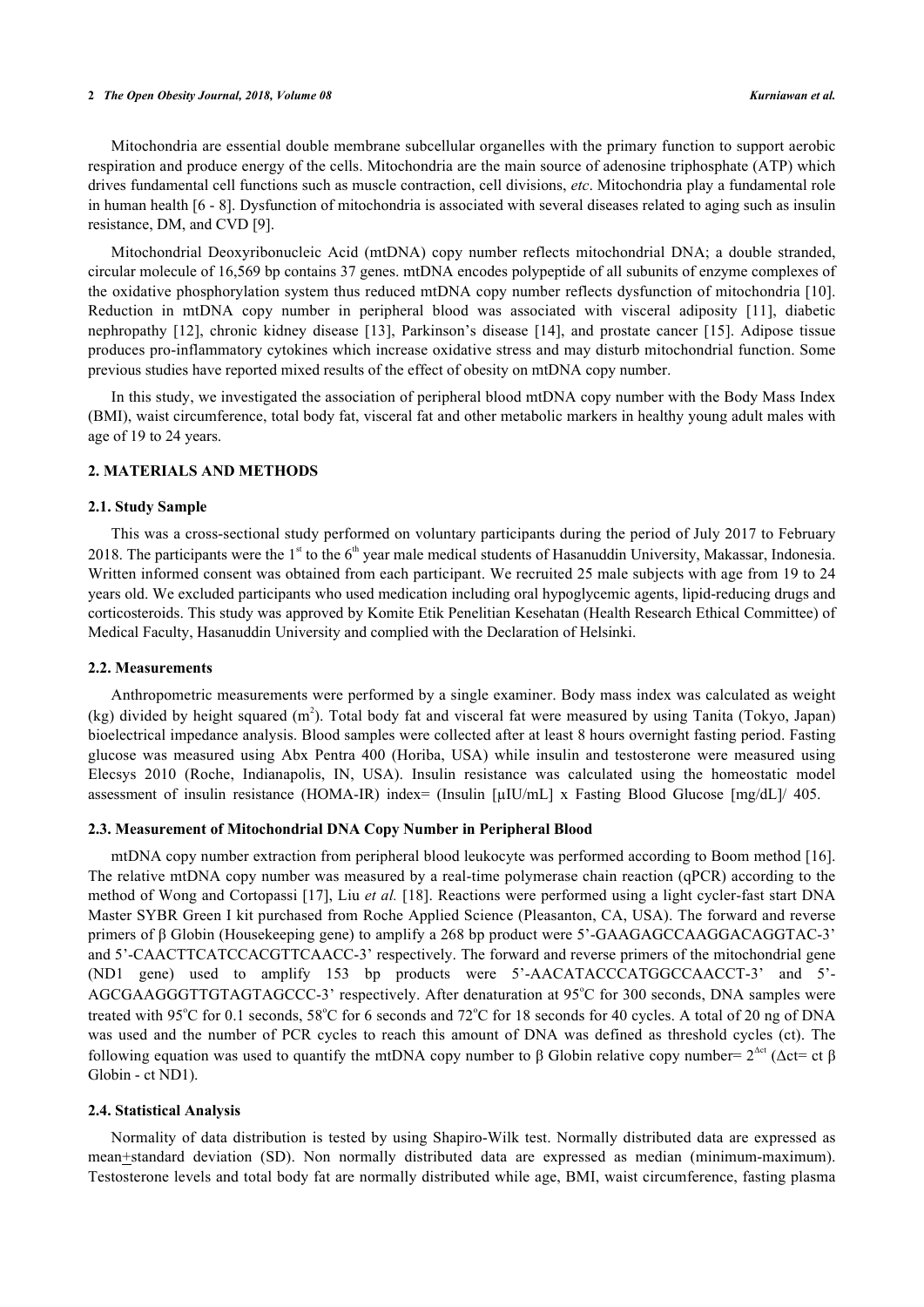glucose, insulin, HOMA-IR, visceral fat and mtDNA copy number (ND1) are not normally distributed. Correlation between mtDNA copy number and all variables was analyzed with Spearman Test, followed by then continued by partial correlation after controlling for age. All statistical analyses are performed by using the Statistical Package for the Social Sciences, Version 21.0 (SPSS Inc, Chicago, IL, USA). Statistical significance was defined as  $p<0.05$ .

# **3. RESULTS**

The characteristic of study subjects is shown in Table **[1](#page-2-0)**. The median (min-max) age of the study subjects was 20 (19-24) years while mtDNA copy number was 9.56 (8.07-12.34). The correlation between mtDNA copy number with other variables is shown in Table **[2](#page-2-1)**. mtDNA copy number had no significant correlation with other variables, but after adjusting for age, mtDNA copy number positively correlated with BMI ( $r= 0.45$ ,  $P= 0.03$ ) and waist circumference (*r*= 0.43, *P*= 0.04) shown in Fig. (**[1](#page-2-2)**).

<span id="page-2-0"></span>

|  | Table 1. Characteristics of Study Subjects. |  |  |
|--|---------------------------------------------|--|--|
|--|---------------------------------------------|--|--|

| <b>Variables</b>                 | Total $(n=25)$       |
|----------------------------------|----------------------|
| Age $(Years)*$                   | $20(19-24)$          |
| BMI $(Kg/m^2)^*$                 | 24.99 (16.33-42.98)  |
| Waist Circumference (cm)*        | $92(67-132)$         |
| Total Body Fat (%)               | $22.03 + 8.69$       |
| Visceral Fat                     | $8(1-19)$            |
| Fasting Glucose (mg/dL)*         | 99 (80.20-110.80)    |
| Fasting Insulin $(\mu I U/mL)^*$ | $14.29(5.1-45.1)$    |
| $HOMA-IR*$                       | $3.35(1.22 - 11.29)$ |
| Testosterone (ng/mL)             | $5.63 + 1.41$        |
| mtDNA Copy Number*               | $9.56(8.07-12.34)$   |

Note: BMI: Body Mass Index, HOMA-IR: Homeostasis Model of Assessment of Insulin Resistance

Normally Distributed Data are shown as Mean+SD

\*Non-normally distributed data are shown as median (minimum-maximum)

<span id="page-2-2"></span>

**Fig. (1).** The Relationship Between Body Mass Index (kg/m<sup>2</sup>), Waist Circumference (cm) and mtDNA Copy Number (ND1).

<span id="page-2-1"></span>

|  | Table 2. The Correlation of mtDNA Copy Number and Various Parameter |  |  |  |
|--|---------------------------------------------------------------------|--|--|--|
|  |                                                                     |  |  |  |

| <b>Variables</b>         |         | Unadjusted | <b>Age Adjusted</b> |         |
|--------------------------|---------|------------|---------------------|---------|
|                          |         | $P-Value$  |                     | P-Value |
| Age (Years)              | $-0.10$ | 0.64       | ۰                   | -       |
| BMI (Kg/m2)              | 0.13    | 0.52       | 0.45                | 0.03    |
| Waist Circumference (cm) | 0.06    | 0.76       | 0.43                | 0.04    |
| Total Body Fat           | $-0.38$ | 0.86       | 0.28                | 0.19    |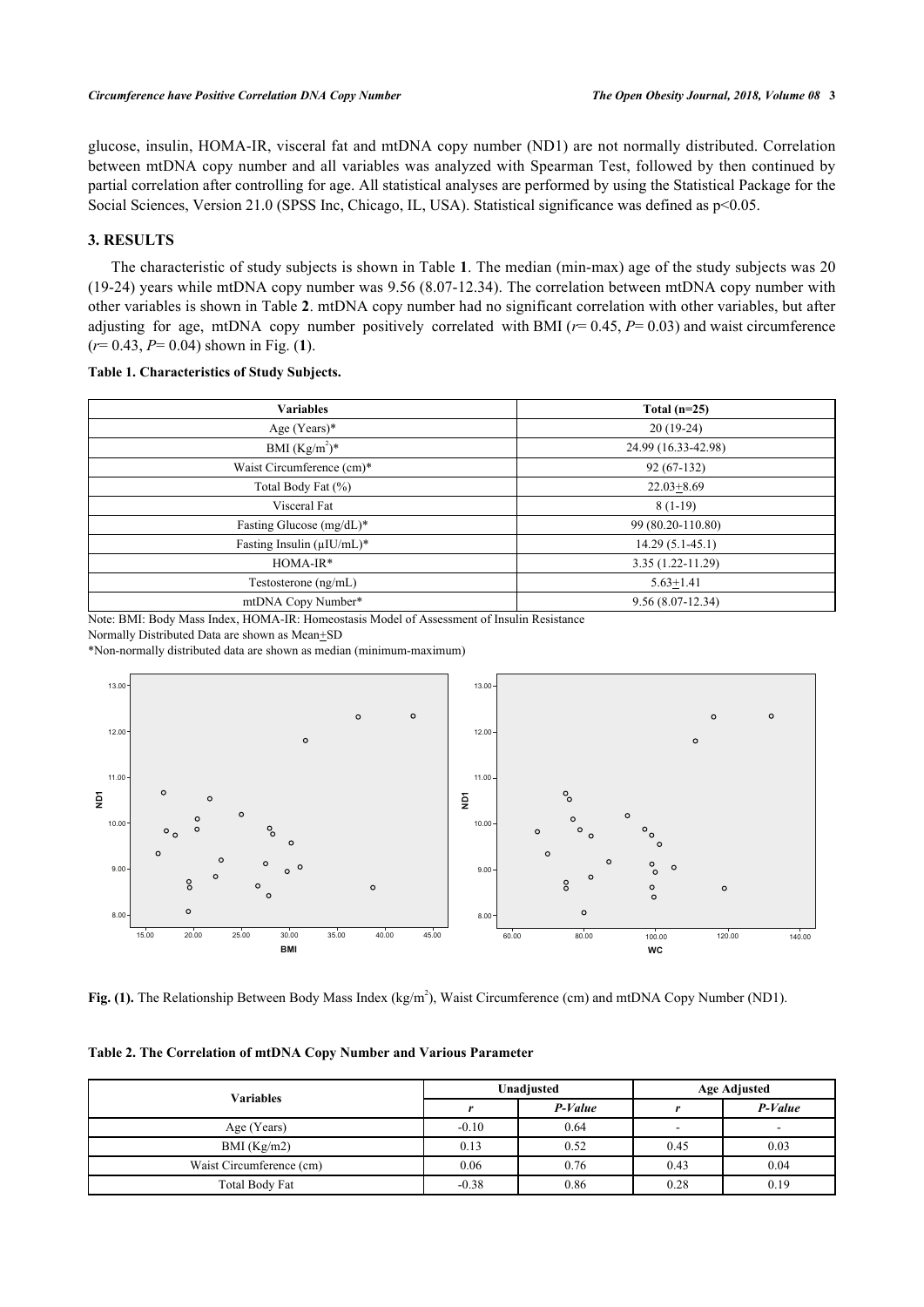## **4** *The Open Obesity Journal, 2018, Volume 08 Kurniawan et al.*

| Variables                      |         | Unadjusted | <b>Age Adjusted</b> |           |
|--------------------------------|---------|------------|---------------------|-----------|
|                                |         | $P-Value$  |                     | $P-Value$ |
| Visceral Fat                   | 0.10    | 0.65       | 0.38                | 0.07      |
| Fasting Glucose (mg/dL)        | $-0.19$ | 0.36       | $-0.26$             | 0.22      |
| Fasting Insulin $(\mu I U/mL)$ | 0.17    | 0.43       | 0.19                | 0.38      |
| <b>HOMA-IR</b>                 | 0.18    | 0.40       | 0.13                | 0.53      |
| Testosterone (ng/mL)           | $-0.13$ | 0.54       | $-0.32$             | 0.13      |

*(Table 2) contd.....*

Coefficients (r) and p values were calculated using The Spearman Correlation Test

## **4. DISCUSSION**

Mitochondria are essential organelles with the primary function to support aerobic respiration and produce ATP which drive fundamental cell functions [[7\]](#page-4-10). These functions include force generation (muscle contraction, cell division, *etc*), biosynthesis, degradation of proteins, generation and maintenance of membrane potentials [\[8](#page-4-6)]. Mitochondrial dysfunction induces several metabolic disorders such as insulin resistance and CVD [\[9](#page-4-7)]. Several diseases have been linked to mitochondrial dysfunction shown by the change of mtDNA copy number [[19](#page-5-7)]. It has been reported that reduced mtDNA copy number is associated with various conditions such as visceral adiposity [\[11\]](#page-4-9), impaired glucosestimulated islet β cell function [[20\]](#page-5-8), diabetic nephropathy [[12\]](#page-5-0), chronic kidney disease [[13](#page-5-1)], Parkinson's disease [[14\]](#page-5-2), and prostate cancer [\[15](#page-5-3)]. Instead, various mixed results have been reported. Elevated mtDNA copy number is reported to be associated with childhood autism [\[21](#page-5-9)]. mtDNA copy number is also reported to be increased in diabetes patients compared with healthy controls, even the increase is considered non-functional [\[12](#page-5-0)].

The association of mtDNA copy number with adipose and obesity showed mixed results. It has been reported that visceral adipose has lower mitochondrial respiration than subcutaneous adipose tissue [[22](#page-5-10)]. Lee *at al.* reported an independent inverse association with mtDNA content and visceral adiposity. The investigator proposed some possible mechanisms. First, visceral adipose tissue secretes pro-inflammatory cytokine which induces mitochondrial dysfunction. Second, free fatty acids' accumulation in visceral adipose tissue elevates oxidative stress driving to mitochondrial dysfunction [\[11](#page-4-9)].

In contrary, our study showed the opposite result. Initially, we found no correlation between peripheral leukocyte mtDNA copy number with, BMI, waist circumference, total body fat, visceral fat, HOMA-IR and testosterone, but after controlling the age, mtDNA copy number had a positive correlation with BMI and waist circumference but not with total body fat and visceral fat. In line with our result, Naeyer *et al*. reported that mtDNA copy number was higher in visceral adipose tissue of obese subjects than in control [[23\]](#page-5-11). Based on this mixed result, the association between obesity and mtDNA copy number remains unclear. Even though our result showed a positive correlation between mtDNA copy number and waist circumference, but we could not determine the causality. Our cross-sectional study could not reveal the causal factor of our finding. We proposed some possible mechanisms which might explain our result.

First, the increase in mtDNA copy number might reflect a compensatory mtDNA over replication mechanism in healthy young adult male subjects with narrower age lifespan (18-24 years) compared with the previous study by Lee *et al.* with wider age span (20-40 years) [\[11\]](#page-4-9). We hypothesized that in very young adults, there is still better compensatory mechanism while in older adults, the mtDNA copy number would decrease along with obesity and aging. This theory still must be confirmed by further studies. Another explanation is that the increase in mtDNA copy number might be not fully functional as mtDNA copy number function is to encode mitochondrial RNAs. There might be a disconnection between the increase in mtDNA and mitochondrial transcription/translation as reported by Czajka *et al*. in DM patients [[12\]](#page-5-0).

Second, peripheral leukocyte mtDNA copy number could not precisely reflect mitochondrial activity of the body. The gold standard is to evaluate the mtDNA activity both in muscle and adipose tissue. One proposed explanation why the mtDNA copy number has a correlation with BMI but not with total body fat and visceral fat is that measuring BMI would not only count the fat but also the muscle.

This study has some limitations. First, the cross-sectional design in our study can not determine the causal relationship of our result. The small sample size is also another limitation of our study, therefore further studies with larger sample sizes are needed to confirm our findings. We did not perform fat and muscle biopsy as the gold standard in the evaluation of mitochondrial function. We also did not measure the mitochondrial RNAs expression which was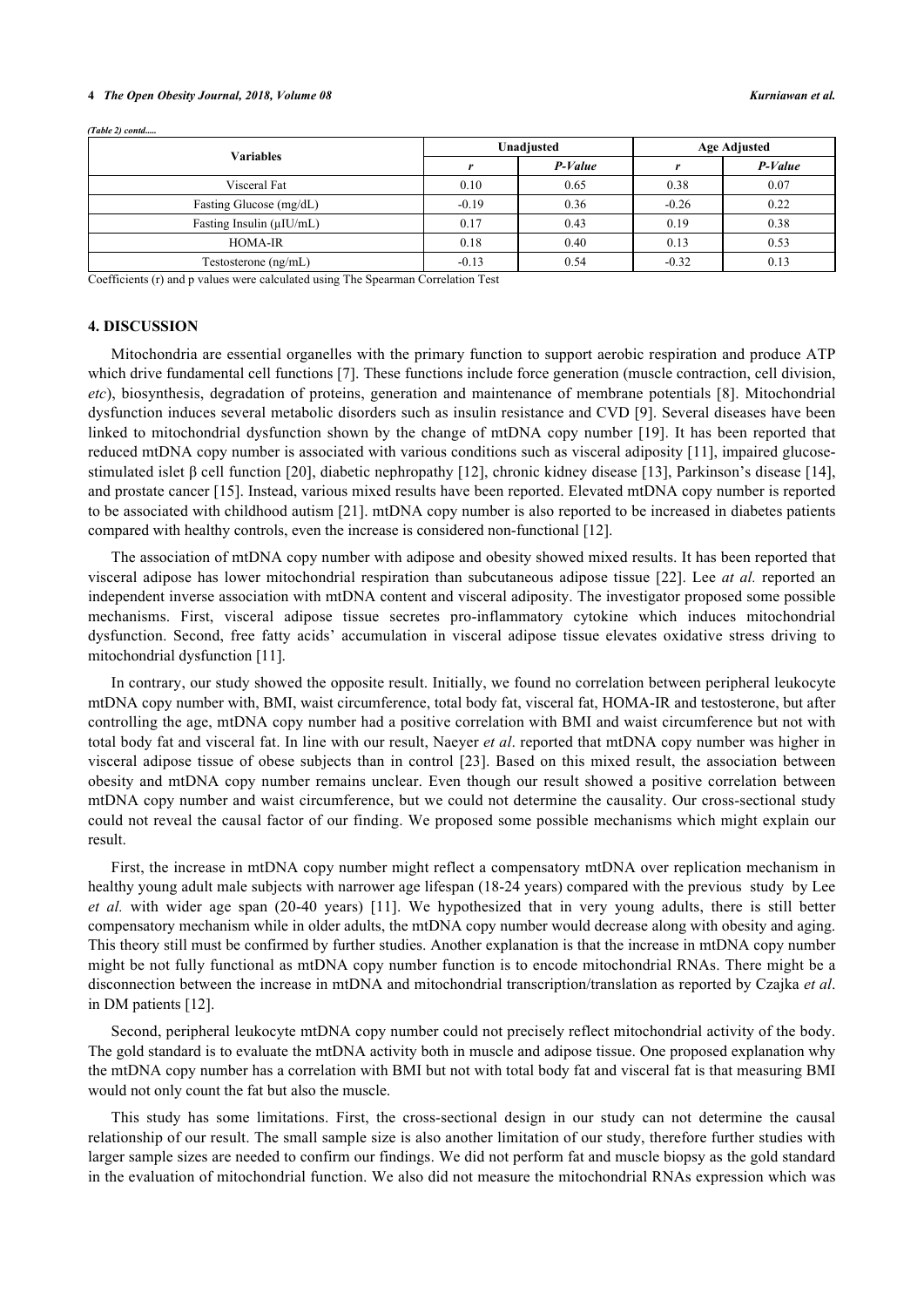coded by mtDNA copy number, therefore we suggest further studies to be conducted on this subject .

# **CONCLUSION**

Our study shows that peripheral blood mtDNA copy number is associated with body mass index and waist circumference in 25 healthy young adult males (19-24 years) although the causality of our findings cannot be determined. Further studies are needed to understand pathophysiology and causality of our finding.

# **ETHICS APPROVAL AND CONSENT TO PARTICIPATE**

This study was approved by Komite Etik Penelitian Kesehatan (Health Research Ethical Committee) of Medical Faculty, Hasanuddin University.

# **HUMAN AND ANIMAL RIGHTS**

No animals were used in this study. This study complied with the Declaration of Helsinki.

## **CONSENT FOR PUBLICATION**

Written informed consent was obtained from each participant.

# **CONFLICT OF INTEREST**

The authors declare no conflict of interest, financial or otherwise. This article is a part of Corresponding Author Dissertation Project.

# **ACKNOWLEDGEMENTS**

The authors are grateful to all Clinical Pathology Residents, Faculty of Medicine, Hasanuddin University, for their help and cooperation in the preparation of samples. We would like to thank the Ministry of Research, Technology, and Higher Education, Republic of Indonesia and Hasanuddin University for aiding funds.

# **REFERENCES**

- <span id="page-4-0"></span>[1] Ellulu M, Abed Y, Rahmat A, Ranneh Y, Ali F. Epidemiolgy of obesity in developing countries: Challenges and prevention.Global Epidemic Obesity 2014. DOI: 10.7243/2052-5966-2-2.
- <span id="page-4-1"></span>[2] Rachmi CN, Li M, Alison Baur L. Overweight and obesity in Indonesia: Prevalence and risk factors-a literature review. Public Health 2017; 147: 20-9.

[\[http://dx.doi.org/10.1016/j.puhe.2017.02.002\]](http://dx.doi.org/10.1016/j.puhe.2017.02.002) [PMID: [28404492](http://www.ncbi.nlm.nih.gov/pubmed/28404492)]

- <span id="page-4-2"></span>[3] McArdle MA, Finucane OM, Connaughton RM, McMorrow AM, Roche HM. Mechanisms of obesity-induced inflammation and insulin resistance: insights into the emerging role of nutritional strategies. Front Endocrinol 2013; 4: 52. [\[http://dx.doi.org/10.3389/fendo.2013.00052](http://dx.doi.org/10.3389/fendo.2013.00052)] [PMID: [23675368\]](http://www.ncbi.nlm.nih.gov/pubmed/23675368)
- <span id="page-4-3"></span>[4] Wilborn C, Beckham J, Campbell B, *et al.* Obesity: Prevalence, theories, medical consequences, management, and research directions. J Int Soc Sports Nutr 2005; 2(2): 4-31. [\[http://dx.doi.org/10.1186/1550-2783-2-2-4](http://dx.doi.org/10.1186/1550-2783-2-2-4)] [PMID: [18500955](http://www.ncbi.nlm.nih.gov/pubmed/18500955)]
- <span id="page-4-4"></span>[5] Bianchi VE. Metabolic syndrome, obesity paradox and testosterone level. Endocrinol Metab Syndr 2015; 9: 172. [\[http://dx.doi.org/10.4172/2161-17.1000172](http://dx.doi.org/10.4172/2161-17.1000172)]
- <span id="page-4-5"></span>[6] Picard M, Taivassalo T, Gouspillou G, Hepple RT. Mitochondria: Isolation, structure and function. J Physiol 2011; 589(Pt 18): 4413-21. [\[http://dx.doi.org/10.1113/jphysiol.2011.212712\]](http://dx.doi.org/10.1113/jphysiol.2011.212712) [PMID: [21708903](http://www.ncbi.nlm.nih.gov/pubmed/21708903)]
- <span id="page-4-10"></span>[7] Tuppen HAL, Blakely EL, Turnbull DM, Taylor RW. Mitochondrial DNA mutations and human disease. Biochim Biophys Acta 2010; 1797(2): 113-28. [\[http://dx.doi.org/10.1016/j.bbabio.2009.09.005\]](http://dx.doi.org/10.1016/j.bbabio.2009.09.005) [PMID: [19761752](http://www.ncbi.nlm.nih.gov/pubmed/19761752)]
- <span id="page-4-6"></span>[8] Kühlbrandt W. Structure and function of mitochondrial membrane protein complexes. BMC Biology . 2015; 13.(89) [\[http://dx.doi.org/10.1186/s12915-015-0201-x\]](http://dx.doi.org/10.1186/s12915-015-0201-x)
- <span id="page-4-7"></span>[9] Morino K, Petersen KF, Shulman GI. Molecular mechanisms of insulin resistance in humans and their potential links with mitochondrial dysfunction. Diabetes 2006; 55(Suppl 2): S9-S15. [\[http://dx.doi.org/10.2337/db06-S002\]](http://dx.doi.org/10.2337/db06-S002) [PMID: [17130651](http://www.ncbi.nlm.nih.gov/pubmed/17130651)]
- <span id="page-4-8"></span>[10] Taanman JW. The mitochondrial genome: structure, transcription, translation and replication. Biochim Biophys Acta 1999; 1410(2): 103-23. [\[http://dx.doi.org/10.1016/S0005-2728\(98\)00161-3\]](http://dx.doi.org/10.1016/S0005-2728(98)00161-3) [PMID: [10076021](http://www.ncbi.nlm.nih.gov/pubmed/10076021)]
- <span id="page-4-9"></span>[11] Lee JY, Lee DC, Im JA, Lee JW. Mitochondrial DNA copy number in peripheral blood is independently associated with visceral fat accumulation in healthy young adults.Int J Endo. 2014. Article ID586017, 7p.